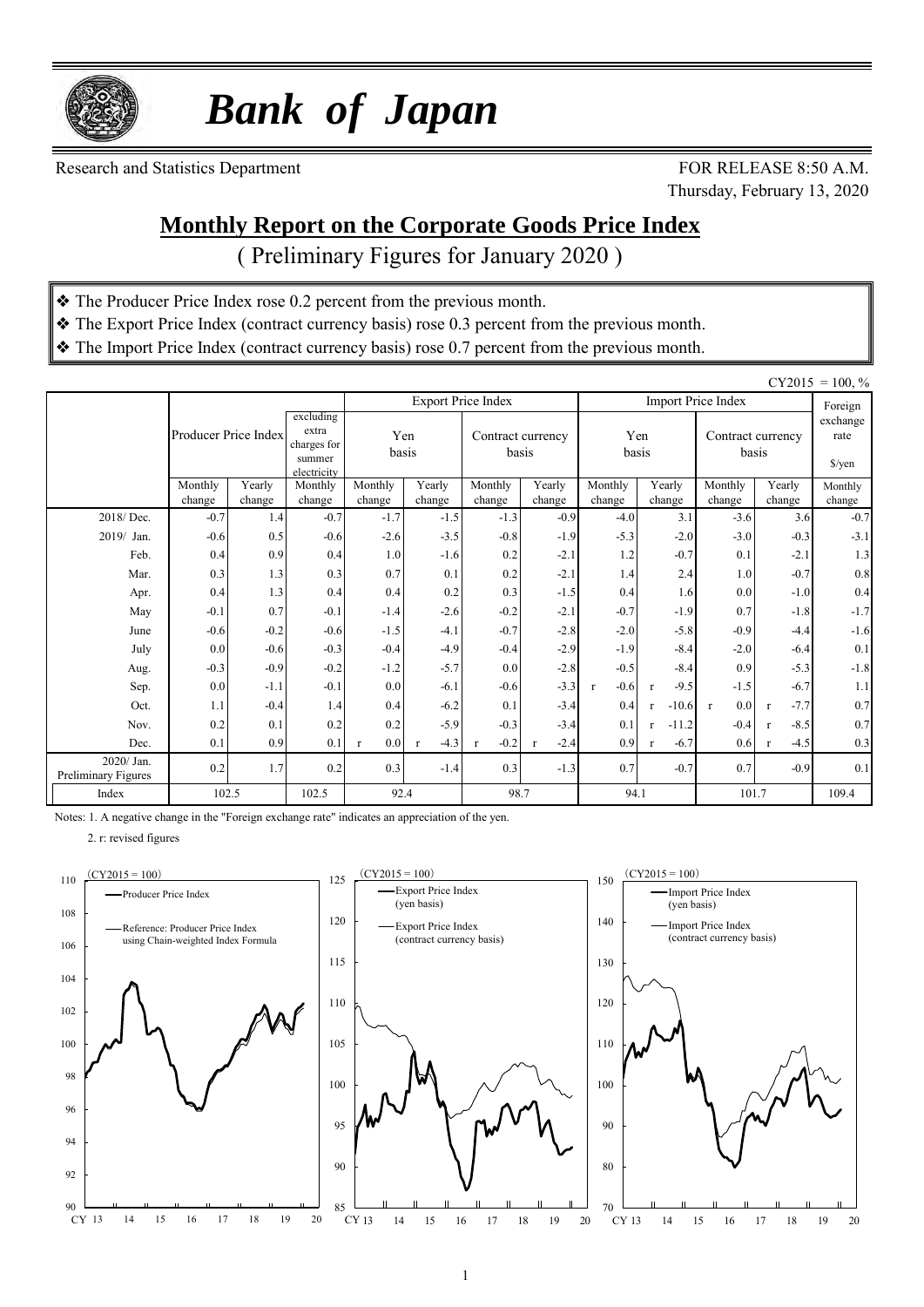#### (Commodities contributing to the monthly changes in January 2020)

| Producer Price Index                     |                           | Monthly change 0.2%                                                                                  |  |  |  |  |  |  |
|------------------------------------------|---------------------------|------------------------------------------------------------------------------------------------------|--|--|--|--|--|--|
| Groups                                   | Contribution<br>to change | Commodities                                                                                          |  |  |  |  |  |  |
| Petroleum & coal products                | $0.20 \%$                 | Gasoline, Gas oil, Naphtha                                                                           |  |  |  |  |  |  |
| Chemicals & related products             | $0.03\%$                  | Ethylene, Propylene, Butane & butylene                                                               |  |  |  |  |  |  |
| Nonferrous metals                        | $0.02 \%$                 | Unwrought gold, Rolled, hammered & stamped precious metals, Unwrought silver                         |  |  |  |  |  |  |
| Production machinery                     | $0.02 \%$                 | Mold, die & parts, Grinding machines, Robots                                                         |  |  |  |  |  |  |
| Agriculture, forestry & fishery products | $-0.10 \%$                | Chicken eggs, Pork, Beef                                                                             |  |  |  |  |  |  |
| Iron & steel                             | $-0.02 \%$                | Hot-dip zinc-coated steel sheets, Hot rolled steel strips, Cold rolled steel strips                  |  |  |  |  |  |  |
| Electric power, gas & water              | $-0.01\%$                 | Industrial extra high tension power, Commercial high tension power, Industrial high<br>tension power |  |  |  |  |  |  |

| Export Price Index (contract currency basis)                 |                           | Monthly change 0.3%                                                                      |  |  |  |  |  |  |
|--------------------------------------------------------------|---------------------------|------------------------------------------------------------------------------------------|--|--|--|--|--|--|
| Groups                                                       | Contribution<br>to change | Commodities                                                                              |  |  |  |  |  |  |
| Metals & related products                                    | $0.18 \%$                 | Unwrought gold, Hot rolled steel strips, Unwrought copper                                |  |  |  |  |  |  |
| General purpose, production & business oriented<br>machinery | $0.04\%$                  | Exchange lenses for cameras, Semiconductor manufacturing equipment, Electric<br>tools    |  |  |  |  |  |  |
| Chemicals & related products                                 | $0.04\%$                  | Para-xylene, Styrene monomer, Caprolactam                                                |  |  |  |  |  |  |
| Other primary products & manufactured goods                  | $0.03\%$                  | Jet fuel oil & kerosene, Gas oil, Lubricating oil                                        |  |  |  |  |  |  |
| Transportation equipment                                     | $0.02 \%$                 | Outboard motors, Standard trucks, Aircraft engine parts                                  |  |  |  |  |  |  |
| Electric & electronic products                               | $-0.06\%$                 | Silicon wafers, MOS memory integrated circuits, Transformers for electronic<br>equipment |  |  |  |  |  |  |

| Import Price Index (contract currency basis)                 |                           | Monthly change 0.7%                                                                                                 |  |  |  |  |  |  |
|--------------------------------------------------------------|---------------------------|---------------------------------------------------------------------------------------------------------------------|--|--|--|--|--|--|
| Groups                                                       | Contribution<br>to change | Commodities                                                                                                         |  |  |  |  |  |  |
| Petroleum, coal & natural gas                                | 0.87%                     | Crude petroleum, Liquefied petroleum gas, Naphtha                                                                   |  |  |  |  |  |  |
| Metals & related products                                    | $0.13\%$                  | Unwrought palladium, Copper ores, Unwrought platinum                                                                |  |  |  |  |  |  |
| General purpose, production & business oriented<br>machinery | $0.03\%$                  | Medical supplies, Analytical instruments, Pumps                                                                     |  |  |  |  |  |  |
| Beverages & foods and agriculture products for food          | $0.03\%$                  | Wheat, Palm oil, Raw sugar                                                                                          |  |  |  |  |  |  |
| Transportation equipment                                     | 0.01%                     | Internal combustion engines for motor vehicles & parts, Motor vehicle parts (except<br>internal combustion engines) |  |  |  |  |  |  |
| Electric & electronic products                               | $-0.30 \%$                | MOS logic integrated circuits, Cellular phones, MOS memory integrated circuits                                      |  |  |  |  |  |  |
| Chemicals & related products                                 | $-0.11\%$                 | Carbon black, Diagnostic agents, Polyamide resins                                                                   |  |  |  |  |  |  |

| (Reference Index)<br>Producer Price Index excluding Consumption Tax |                           | Monthly change 0.1%                                                                                  |  |  |  |  |  |
|---------------------------------------------------------------------|---------------------------|------------------------------------------------------------------------------------------------------|--|--|--|--|--|
| Groups                                                              | Contribution<br>to change | Commodities                                                                                          |  |  |  |  |  |
| Petroleum & coal products                                           | $0.20 \%$                 | Gasoline, Gas oil, Naphtha                                                                           |  |  |  |  |  |
| Chemicals & related products                                        | $0.03\%$                  | Ethylene, Propylene, Butane & butylene                                                               |  |  |  |  |  |
| Nonferrous metals                                                   | $0.02 \%$                 | Unwrought gold, Rolled, hammered & stamped precious metals, Unwrought silver                         |  |  |  |  |  |
| Production machinery                                                | $0.02 \%$                 | Mold, die & parts, Grinding machines, Robots                                                         |  |  |  |  |  |
| Agriculture, forestry & fishery products                            | $-0.10 \%$                | Chicken eggs, Pork, Beef                                                                             |  |  |  |  |  |
| Iron & steel                                                        | $-0.02 \%$                | Hot-dip zinc-coated steel sheets, Hot rolled steel strips, Cold rolled steel strips                  |  |  |  |  |  |
| Electric power, gas & water                                         | $-0.01\%$                 | Industrial extra high tension power, Commercial high tension power, Industrial high<br>tension power |  |  |  |  |  |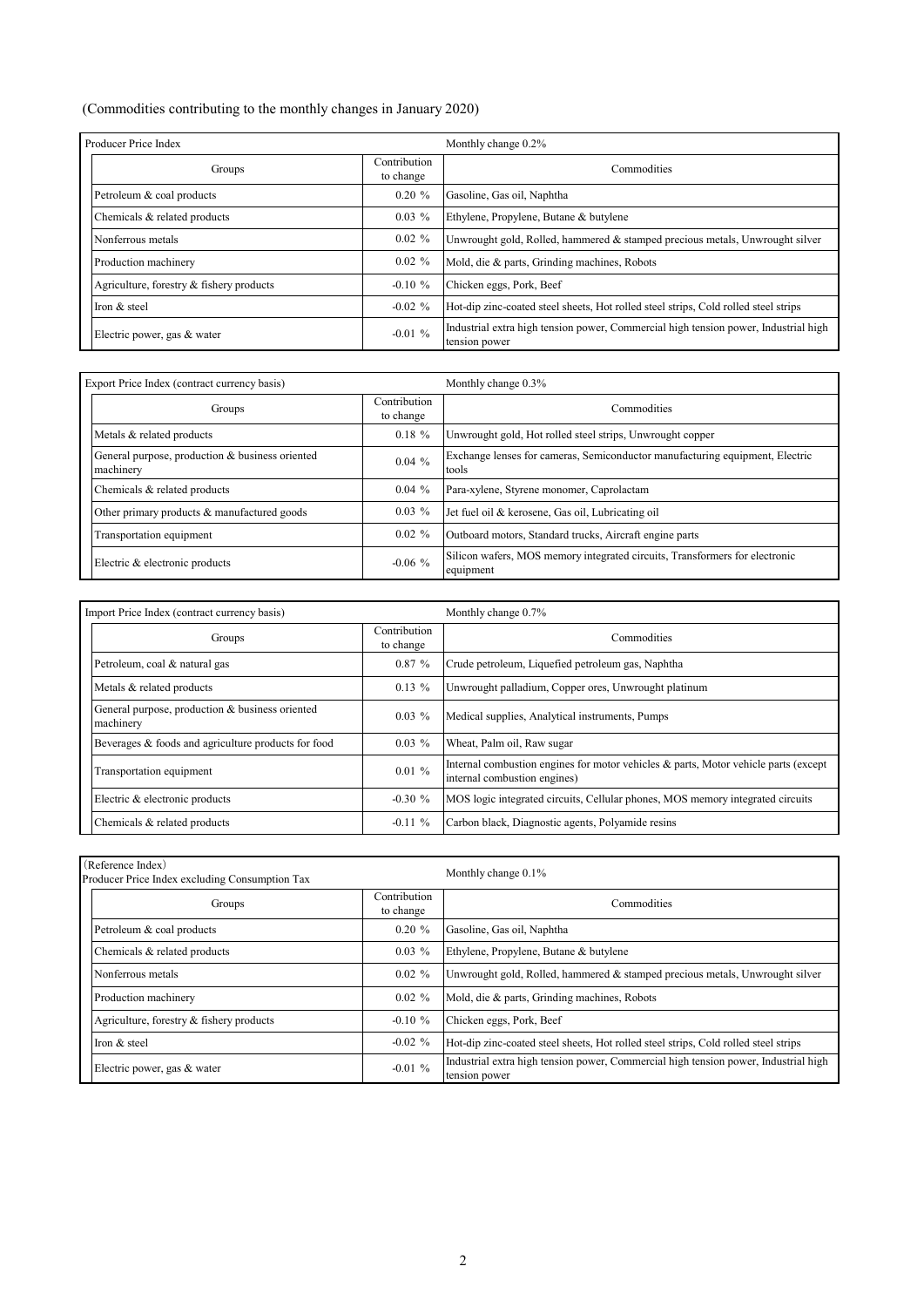### Producer Price Index ( Preliminary Figures for January 2020 )

 $CY2015 = 100, \%$ 

|                                                |         |       |                   | Monthly |                    | Yearly  |             |                   |
|------------------------------------------------|---------|-------|-------------------|---------|--------------------|---------|-------------|-------------------|
|                                                | Weight  | Index | Previous<br>month | change  | Previous<br>month  | change  |             | Previous<br>month |
| All commodities                                | 1,000.0 | 102.5 | 102.3             | 0.2     | 0.1                | 1.7     |             | 0.9               |
| excluding extra charges for summer electricity | 1,000.0 | 102.5 | 102.3             | 0.2     | 0.1                | 1.7     |             | 0.9               |
| Beverages & foods                              | 141.6   | 102.2 | 102.2<br>$\bf r$  | 0.0     | 0.2<br>$\bf r$     | 1.5     | $\bf r$     | 1.2               |
| Textile products                               | 9.6     | 103.7 | 104.4             | $-0.7$  | $-0.3$             | 2.1     |             | 2.4               |
| Lumber & wood products                         | 9.2     | 105.3 | 105.3             | 0.0     | 0.0                | $-0.3$  |             | 0.0               |
| Pulp, paper & related products                 | 27.7    | 109.9 | 110.0             | $-0.1$  | 0.0                | 3.7     |             | 5.3               |
| Chemicals & related products                   | 89.2    | 94.9  | 94.6<br>$\bf r$   | 0.3     | 0.3<br>$\bf r$     | 0.0     | $\bf r$     | $-2.6$            |
| Petroleum & coal products                      | 59.5    | 115.9 | 112.6<br>$\bf r$  | 2.9     | 2.3<br>$\bf r$     | 9.2     | $\bf r$     | 1.2               |
| Plastic products                               | 38.2    | 99.4  | 99.4<br>$\bf r$   | 0.0     | $-0.2$<br>$\bf r$  | 1.3     | $\bf r$     | 1.2               |
| Ceramic, stone & clay products                 | 23.3    | 107.2 | 107.1<br>$\bf r$  | 0.1     | 0.0<br>$\bf r$     | 3.9     | $\bf r$     | 4.1               |
| Iron & steel                                   | 51.7    | 112.2 | 112.5<br>$\bf r$  | $-0.3$  | $-0.2$<br>$\bf r$  | 2.5     | $\bf r$     | 2.6               |
| Nonferrous metals                              | 27.1    | 97.6  | 96.8              | 0.8     | 1.4                | 0.5     |             | $-2.3$            |
| Metal products                                 | 40.0    | 108.6 | 108.6<br>$\bf r$  | 0.0     | $-0.5$<br>$\bf r$  | 2.5     | $\bf r$     | 3.0               |
| General purpose machinery                      | 27.2    | 103.6 | 103.3<br>$\bf r$  | 0.3     | $-0.5$<br>$\bf r$  | 2.9     | $\bf r$     | 3.1               |
| Production machinery                           | 41.1    | 104.4 | 103.8<br>$\bf r$  | 0.6     | $-0.2$<br>$\bf r$  | 3.0     | $\bf r$     | 2.8               |
| Business oriented machinery                    | 16.2    | 103.1 | 103.1<br>$\bf r$  | 0.0     | $-0.5$<br>$\bf r$  | 1.2     | $\bf r$     | 2.2               |
| Electronic components & devices                | 24.5    | 98.7  | 98.5<br>r         | 0.2     | $-0.3$<br>r        | 0.8     |             | 0.6               |
| Electrical machinery & equipment               | 52.7    | 95.3  | 95.4<br>$\bf r$   | $-0.1$  | 0.0<br>$\mathbf r$ | $0.0\,$ | $\mathbf r$ | $0.0\,$           |
| Information & communications equipment         | 20.8    | 95.7  | 95.7<br>$\bf r$   | $0.0\,$ | $-0.1$<br>$\bf r$  | $0.3\,$ | $\bf r$     | $-0.1$            |
| Transportation equipment                       | 140.7   | 99.9  | 99.9              | $0.0\,$ | 0.0                | 1.6     |             | 1.6               |
| Other manufacturing industry products          | 48.0    | 103.8 | 103.7<br>$\bf r$  | 0.1     | $-0.2$<br>$\bf r$  | 3.0     | $\bf r$     | 2.8               |
| Agriculture, forestry & fishery products       | 35.8    | 107.8 | 110.6             | $-2.5$  | $0.8\,$            | 1.0     |             | $0.7\,$           |
| Minerals                                       | 3.9     | 101.4 | 101.4<br>$\bf r$  | $0.0\,$ | 0.1<br>$\bf r$     | $-1.1$  | $\bf r$     | $-0.5$            |
| Electric power, gas & water                    | 67.1    | 97.4  | 97.6<br>$\bf r$   | $-0.2$  | $-0.6$<br>$\bf r$  | $-3.8$  | $\bf r$     | $-2.6$            |
| Scrap & waste                                  | 4.9     | 105.9 | 105.7             | $0.2\,$ | 4.9                | $-14.8$ |             | $-16.4$           |

Notes: 1. The index of "All commodities excluding extra charges for summer electricity" adjusts extra charges applied during summer season from July to September.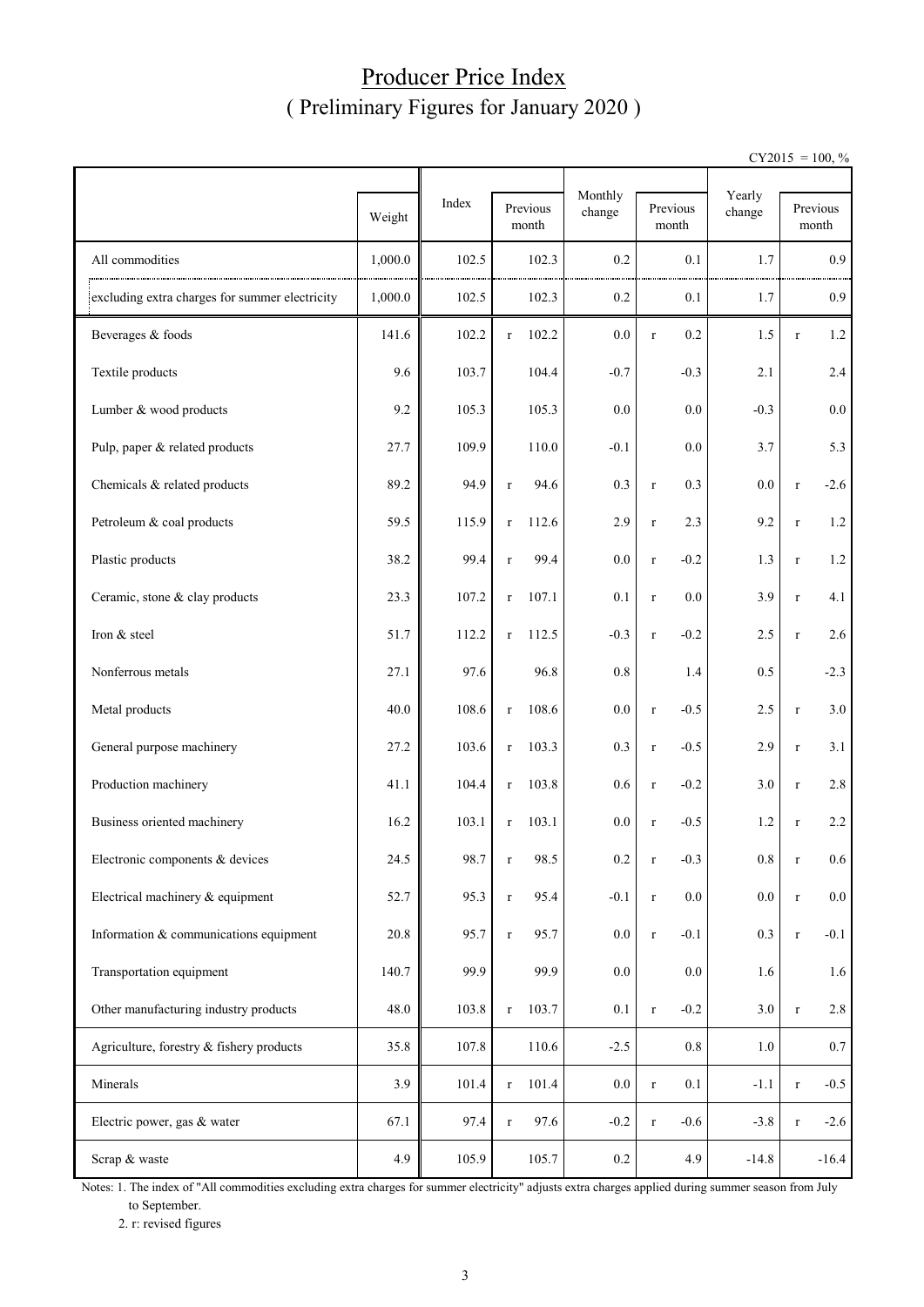### Export Price Index ( Preliminary Figures for January 2020 )

 $CY2015 = 100, \%$ 

|                                                                |         | Index        |                      | Monthly change |                       | Yearly change                 |              |                        |                               |
|----------------------------------------------------------------|---------|--------------|----------------------|----------------|-----------------------|-------------------------------|--------------|------------------------|-------------------------------|
|                                                                | Weight  | Yen<br>basis | Previous<br>month    | Yen<br>basis   | Previous<br>month     | Contract<br>currency<br>basis | Yen<br>basis | Previous<br>month      | Contract<br>currency<br>basis |
| All commodities                                                | 1,000.0 | 92.4         | 92.1<br>$\mathbf{r}$ | 0.3            | 0.0<br>$\mathbf{r}$   | 0.3                           | $-1.4$       | $-4.3$<br>$\mathbf{r}$ | $-1.3$                        |
| Textiles                                                       | 13.8    | 92.1         | 91.9                 | 0.2            | 0.0                   | $0.0\,$                       | $-0.2$       | $-1.9$                 | $-0.2$                        |
| Chemicals & related products                                   | 98.4    | 88.1         | 87.7<br>$\mathbf{r}$ | 0.5            | $-1.2$<br>$\mathbf r$ | 0.3                           | $-7.1$       | $r - 12.4$             | $-7.4$                        |
| Metals & related products                                      | 108.5   | 104.4        | $r$ 102.9            | 1.5            | 0.9<br>$\mathbf{r}$   | 1.4                           | 0.0          | $-5.0$<br>$\mathbf{r}$ | $-0.1$                        |
| General purpose, production $&$<br>business oriented machinery | 189.4   | 95.4         | 95.1<br>$\mathbf{r}$ | 0.3            | $-0.2$<br>$\mathbf r$ | 0.2                           | $-1.1$       | $-2.1$<br>$\mathbf{r}$ | $-1.0$                        |
| Electric & electronic products                                 | 205.5   | 86.6         | 86.7<br>$\mathbf{r}$ | $-0.1$         | 0.2<br>$\mathbf{r}$   | $-0.3$                        | $-1.7$       | $-3.6$<br>$\mathbf{r}$ | $-1.9$                        |
| Transportation equipment                                       | 285.2   | 91.5         | 91.4                 | 0.1            | 0.3                   | 0.0                           | 0.3          | $-2.2$                 | 0.6                           |
| Other primary products &<br>manufactured goods                 | 99.2    | 92.9         | 92.6                 | 0.3            | $-0.2$                | 0.3                           | $-1.9$       | $-6.1$                 | $-2.0$                        |

Note: r: revised figures

## Import Price Index ( Preliminary Figures for January 2020 )

 $CY2015 = 100, \%$ 

|                                                              | Index   |       |                      | Monthly change    |              |                   |         | Yearly change                 |              |                   |            |                               |
|--------------------------------------------------------------|---------|-------|----------------------|-------------------|--------------|-------------------|---------|-------------------------------|--------------|-------------------|------------|-------------------------------|
|                                                              | Weight  |       |                      | Previous<br>month | Yen<br>basis | Previous<br>month |         | Contract<br>currency<br>basis | Yen<br>basis | Previous<br>month |            | Contract<br>currency<br>basis |
| All commodities                                              | 1,000.0 | 94.1  | 93.4<br>$\mathbf{r}$ |                   | 0.7          |                   | 0.9     | 0.7                           | $-0.7$       | $\mathbf{r}$      | $-6.7$     | $-0.9$                        |
| Beverages & foods and agriculture<br>products for food       | 80.4    | 91.6  | 91.2<br>$\mathbf r$  |                   | 0.4          | $\mathbf{r}$      | 0.7     | 0.3                           | 0.1          | $\mathbf{r}$      | $-2.1$     | 0.2                           |
| Textiles                                                     | 61.3    | 93.8  | 93.6<br>$\mathbf{r}$ |                   | 0.2          | $\mathbf r$       | $-0.2$  | 0.1                           | $-0.7$       | $\mathbf{r}$      | $-2.6$     | $-0.9$                        |
| Metals & related products                                    | 95.8    | 107.2 | 105.8                |                   | 1.3          |                   | 0.2     | 1.2                           | 12.5         |                   | 6.9        | 12.5                          |
| Lumber & wood products and<br>forest products                | 17.3    | 96.7  | 96.5                 |                   | 0.2          |                   | 0.5     | 0.0                           | $-3.1$       |                   | $-6.0$     | $-3.0$                        |
| Petroleum, coal & natural gas                                | 252.3   | 104.5 | $r$ 101.2            |                   | 3.3          | $\mathbf r$       | 2.4     | 3.1                           | $-0.5$       |                   | $r - 13.4$ | $-0.6$                        |
| Chemicals & related products                                 | 94.7    | 89.6  | $\mathbf{r}$         | 90.6              | $-1.1$       | $\mathbf{r}$      | 0.1     | $-1.3$                        | $-6.8$       |                   | $r -10.9$  | $-6.9$                        |
| General purpose, production &<br>business oriented machinery | 68.1    | 96.0  | 95.4<br>$\mathbf{r}$ |                   | 0.6          | $\mathbf{r}$      | $-0.2$  | 0.5                           | $-0.6$       | $\mathbf r$       | $-2.6$     | $-0.5$                        |
| Electric & electronic products                               | 196.6   | 77.5  | $\mathbf{r}$         | 78.9              | $-1.8$       | $\mathbf r$       | 0.6     | $-1.8$                        | $-6.1$       | $\mathbf{r}$      | $-8.1$     | $-6.2$                        |
| Transportation equipment                                     | 49.5    | 96.3  |                      | 95.9              | 0.4          |                   | 0.2     | 0.3                           | 0.6          |                   | $-1.0$     | 1.0                           |
| Other primary products $&$<br>manufactured goods             | 84.0    | 91.3  | 91.1                 |                   | 0.2          |                   | $0.0\,$ | 0.0                           | $-0.5$       |                   | $-3.7$     | $-1.0$                        |

Note: r: revised figures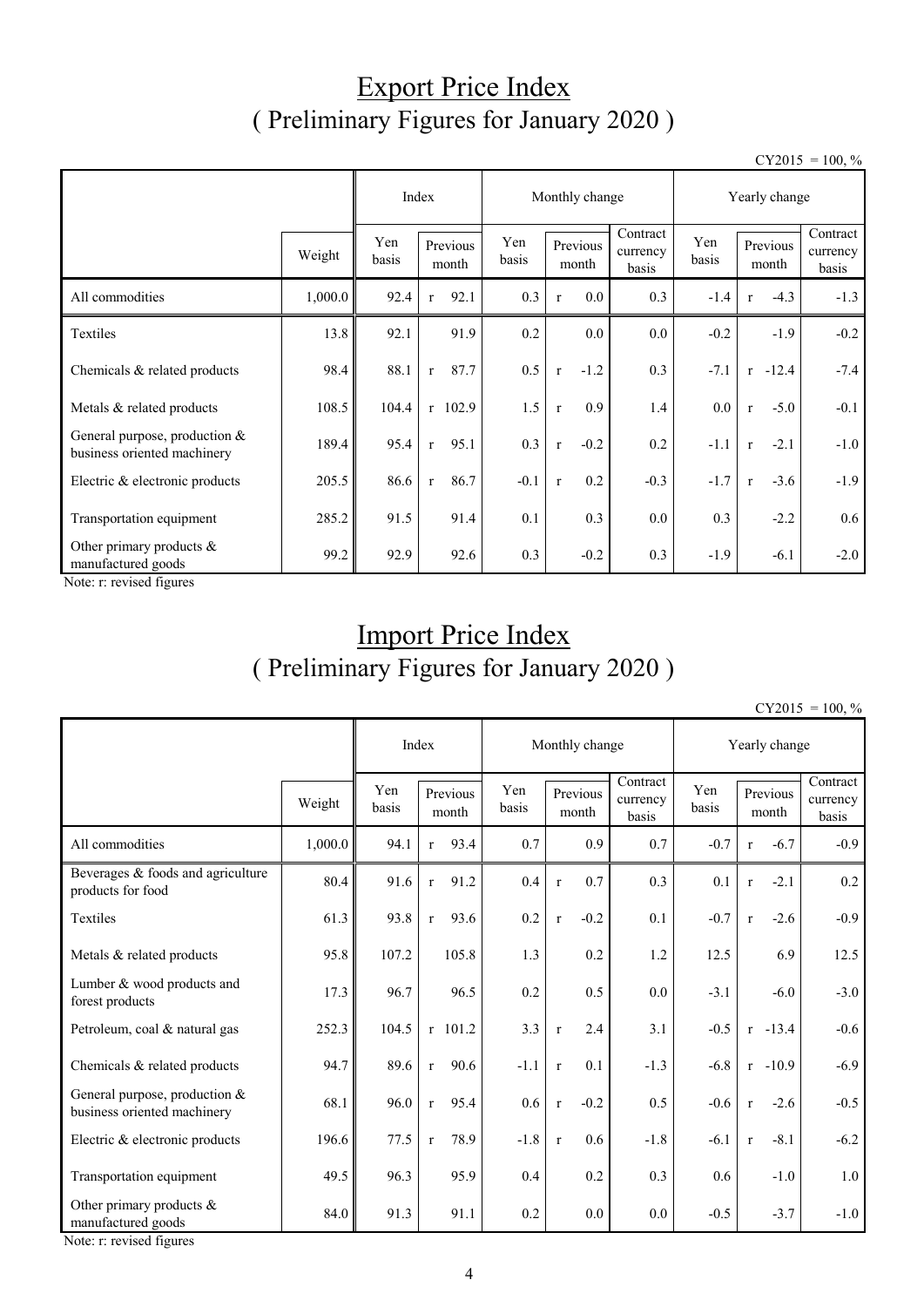## Index by Stage of Demand and Use ( Preliminary Figures for January 2020 )

| CY2015 | $= 100, \%$ |  |
|--------|-------------|--|
|--------|-------------|--|

|                |                           |           | Index | Monthly |                     | Yearly           |                    |  |
|----------------|---------------------------|-----------|-------|---------|---------------------|------------------|--------------------|--|
|                |                           | Weight    |       | change  | Previous month      | change           | Previous month     |  |
|                | Domestic demand products  | 1,000.000 | 99.2  | 0.3     | 0.3                 | $-0.1 \text{ r}$ | $-2.2$             |  |
| Domestic goods |                           | 744.660   | 100.9 | 0.1     | 0.2                 | 0.1              | $-0.6$             |  |
|                | Imports                   | 255.340   | 94.1  | 0.7     | 0.9                 | $-0.7$           | $-6.7$             |  |
| Raw materials  |                           | 100.163   | 104.0 | 1.3     | 1.9                 | 0.8              | $-6.7$             |  |
|                | Domestic goods            | 26.060    | 105.6 | $-1.5$  | 1.1                 | $-2.2$           | $-2.5$             |  |
|                | Imports                   | 74.103    | 103.4 | 2.2     | 2.2                 | 1.9              | $-8.2$<br>r        |  |
|                | Intermediate materials    | 535.481   | 100.3 | 0.3     | 0.0<br>r            | $-0.4 \text{ r}$ | $-2.1$             |  |
|                | Domestic goods            | 448.097   | 101.5 | 0.3     | 0.0                 | $-0.1$           | $-1.0$             |  |
|                | Imports                   | 87.384    | 94.1  | 0.1     | 0.1                 | $-2.2$           | $-7.3$<br>r        |  |
| Final goods    |                           | 364.356   | 96.2  | 0.1     | 0.3<br>r            | $0.0\,$          | $-1.0$<br>١r       |  |
|                | Domestic goods            | 270.503   | 99.5  | 0.1     | 0.3<br>I۳           | $0.5 \vert r$    | 0.2                |  |
|                | Imports                   | 93.853    | 86.8  | 0.1     | 0.3                 | $-1.7$           | $-4.6$             |  |
|                | Capital goods             | 112.246   | 97.3  | 0.3     | $-0.2$              | $-0.4$           | $-0.9$             |  |
|                | Domestic goods            | 87.827    | 100.1 | 0.4     | $-0.3$              | $-0.1$           | $-0.2$             |  |
|                | Imports                   | 24.419    | 87.5  | 0.3     | 0.1                 | $-1.4$           | $-4.0$             |  |
|                | Consumer goods            | 252.110   | 95.7  | 0.0     | 0.4<br>$\mathbf{r}$ | $0.1 \vert r$    | $-1.0$             |  |
|                | Domestic goods            | 182.676   | 99.2  | 0.0     | 0.5                 | 0.8              | 0.2                |  |
|                | Imports                   | 69.434    | 86.6  | 0.0     | 0.6<br>Ir           | $-1.8$           | $-4.7$<br><b>r</b> |  |
|                | Durable consumer goods    | 67.121    | 88.5  | $-0.3$  | 0.5                 | $-2.2$           | $-3.0$             |  |
|                | Domestic goods            | 42.200    | 96.2  | 0.1     | 0.1<br>l r          | $-0.1$           | $-0.4$             |  |
|                | Imports                   | 24.921    | 75.5  | $-1.3$  | 1.3                 | $-6.4$           | $-7.9$             |  |
|                | Nondurable consumer goods | 184.989   | 98.3  | 0.1     | 0.4                 | 0.9              | $-0.4$             |  |
|                | Domestic goods            | 140.476   | 100.1 | 0.0     | 0.5                 | 1.1              | 0.4                |  |
|                | Imports                   | 44.513    | 92.8  | 0.7     | 0.1<br>Ir           | 0.3              | $-3.3$<br>Ir       |  |

Notes: 1. These indexes are compiled by reclassifying the "Producer Price Index excluding the consumption tax," "Export Price Index" and "Import Price Index" in terms of commodities' stage of demand or use of goods.

2. r: revised figures

#### (Index by Stage of Demand and Use)

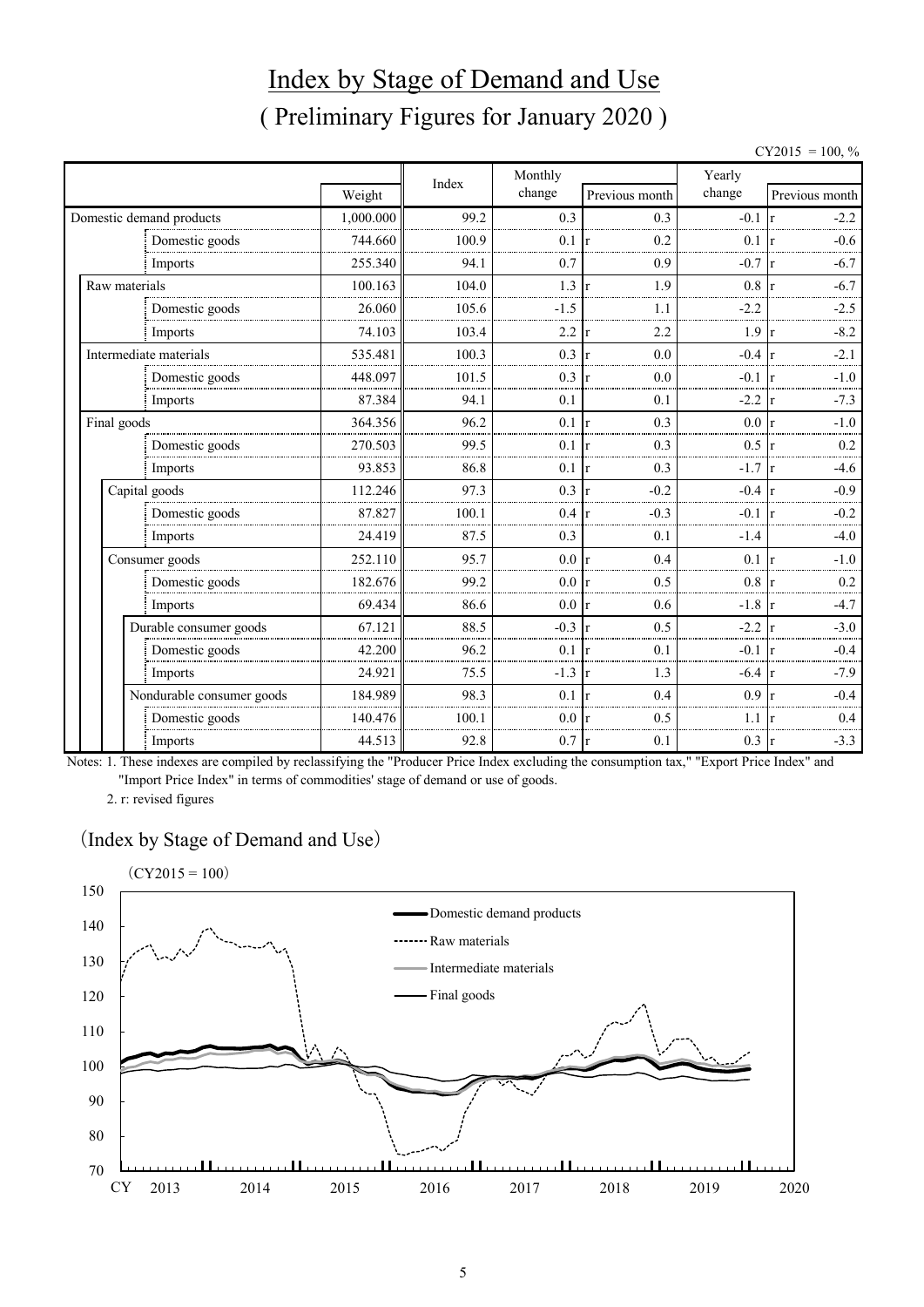# Producer Price Index using Chain-weighted Index Formula ( Preliminary Figures for January 2020 )

 $CY2015 = 100, \%$ 

|                                                | Weight  | Index | Monthly<br>change | Previous<br>$\mbox{month}$ |                  | Yearly<br>change |              | Previous<br>month |  |
|------------------------------------------------|---------|-------|-------------------|----------------------------|------------------|------------------|--------------|-------------------|--|
| All commodities                                | 1,000.0 | 102.2 | 0.1               |                            | 0.2              | 1.6              |              | 1.0               |  |
| excluding extra charges for summer electricity | 1,000.0 | 102.2 | 0.1               |                            | 0.2              | 1.6              |              | $1.0\,$           |  |
| Beverages & foods                              | 142.0   | 101.9 | 0.0               | $\mathbf r$                | 0.2              | 1.5              | $\bf r$      | 1.1               |  |
| Textile products                               | 9.5     | 103.6 | $-0.6$            |                            | $-0.3$           | $2.0\,$          |              | 2.3               |  |
| Lumber & wood products                         | 9.9     | 105.2 | 0.0               | $\mathbf r$                | 0.0              | $-0.2$           | $\bf r$      | 0.1               |  |
| Pulp, paper & related products                 | 27.4    | 109.4 | $-0.1$            |                            | $0.0\,$          | 3.6              |              | 5.2               |  |
| Chemicals & related products                   | 87.4    | 94.6  | 0.3               | $\bf r$                    | 0.3              | 0.4              | $\bf r$      | $-1.8$            |  |
| Petroleum & coal products                      | 56.2    | 116.7 | 3.1               | $\bf r$                    | 2.3              | 9.3              | $\bf r$      | 1.3               |  |
| Plastic products                               | 40.5    | 99.0  | 0.0               | $\mathbf{r}$               | $-0.3$           | 1.2              | $\mathbf{r}$ | 1.0               |  |
| Ceramic, stone & clay products                 | 23.1    | 106.8 | 0.0               | $\bf r$                    | 0.1              | 3.8              | $\bf r$      | 4.0               |  |
| Iron & steel                                   | 53.2    | 112.2 | $-0.3$            | $\bf r$                    | $-0.2$           | 2.7              | $\bf r$      | 2.9               |  |
| Nonferrous metals                              | 26.3    | 97.1  | 0.6               |                            | 1.3              | $-0.3$           |              | $-2.9$            |  |
| Metal products                                 | 42.1    | 108.3 | 0.0               | $\bf r$                    | $-0.5$           | 2.4              | $\bf r$      | 2.9               |  |
| General purpose machinery                      | 31.2    | 103.5 | 0.2               | $\bf r$                    | $-0.5$           | 2.6              | $\bf r$      | 3.1               |  |
| Production machinery                           | 45.6    | 104.1 | 0.6               | $\bf r$                    | $-0.3$           | 2.8              | $\bf r$      | 2.4               |  |
| Business oriented machinery                    | 14.6    | 102.4 | 0.1               | $\bf r$                    | $-0.3$           | $0.8\,$          | $\bf r$      | $1.4\,$           |  |
| Electronic components & devices                | 23.3    | 100.3 | 0.2               | $\bf r$                    | $-0.3$           | 1.3              | $\bf r$      | 1.3               |  |
| Electrical machinery & equipment               | 51.1    | 95.3  | 0.0               | $\bf r$                    | 0.1              | 0.3              | $\bf r$      | 0.1               |  |
| Information & communications equipment         | 17.1    | 95.3  | 0.3               | $\bf r$                    | $-0.2$           | 0.6              | $\mathbf{r}$ | $0.0\,$           |  |
| Transportation equipment                       | 151.4   | 99.7  | $0.0\,$           |                            | 0.0              | 1.5              |              | 1.5               |  |
| Other manufacturing industry products          | 45.5    | 103.5 | 0.1               | $\mathbf r$                | $-0.2$           | 2.9              | $\bf r$      | 2.7               |  |
| Agriculture, forestry & fishery products       | 37.1    | 108.7 | $-2.5$            |                            | 0.9 <sub>0</sub> | 2.0              |              | 1.5               |  |
| Minerals                                       | 3.5     | 101.5 | 0.1               | $\mathbf r$                | 0.1              | $-0.6$           | $\bf r$      | $-0.2$            |  |
| Electric power, gas & water                    | 55.9    | 97.6  | $-0.2$            | $\bf r$                    | $-0.6$           | $-3.7$           | $\bf r$      | $-2.5$            |  |
| Scrap & waste                                  | 6.1     | 107.0 | $0.2\,$           | $\mathbf r$                | 4.9              | $-15.3$          | $\bf r$      | $-16.9$           |  |

Notes: 1. The index of "All commodities excluding extra charges for summer electricity" adjusts extra charges applied during summer season from July to September.

2. The indexes are based on the year 2017 weights.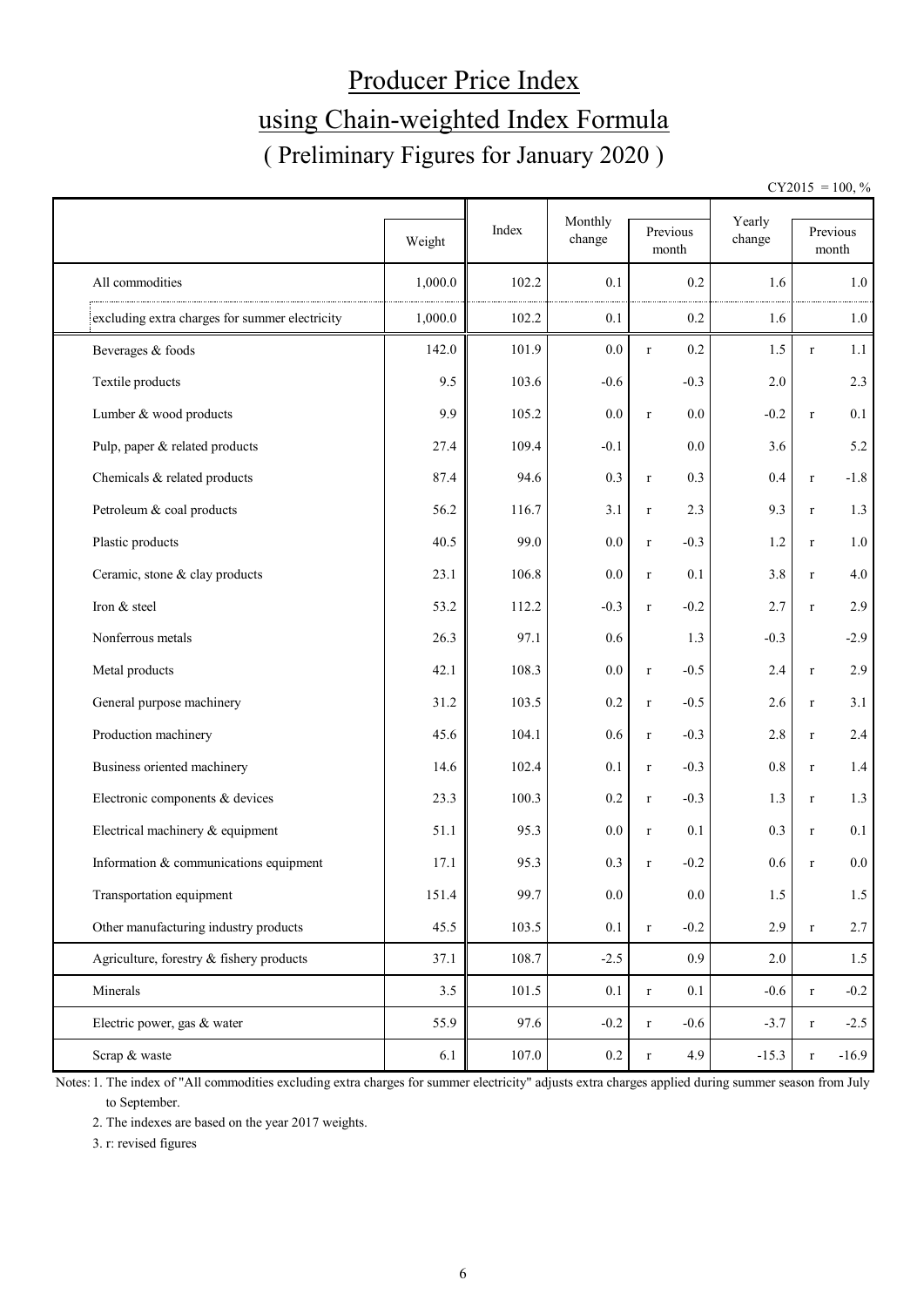### Corporate Goods Price Index Time Series Data

|           |                |                 |                                                      |                  |                                           |                                                      |                                                          |                                |                                                      |                  |                                           |                                              |                                  |                  | $CY2015 = 100, \%$                        |  |
|-----------|----------------|-----------------|------------------------------------------------------|------------------|-------------------------------------------|------------------------------------------------------|----------------------------------------------------------|--------------------------------|------------------------------------------------------|------------------|-------------------------------------------|----------------------------------------------|----------------------------------|------------------|-------------------------------------------|--|
|           |                |                 | Producer Price Index                                 |                  |                                           |                                                      |                                                          | <b>Export Price Index</b>      |                                                      |                  |                                           |                                              |                                  |                  |                                           |  |
|           |                | All commodities |                                                      |                  |                                           | (Reference)<br>excluding extra<br>charges for summer |                                                          | All commodities<br>(yen basis) |                                                      |                  |                                           | All commodities<br>(contract currency basis) |                                  |                  |                                           |  |
|           |                |                 | Monthly<br>(Quarterly)<br>change                     | Yearly<br>change | Change<br>from three<br>months<br>earlier | Monthly<br>(Quarterly)<br>change                     | electricity<br>Change<br>from three<br>months<br>earlier |                                | Monthly<br>(Quarterly)<br>change                     | Yearly<br>change | Change<br>from three<br>months<br>earlier |                                              | Monthly<br>(Quarterly)<br>change | Yearly<br>change | Change<br>from three<br>months<br>earlier |  |
| <b>CY</b> | 2017           | 98.7            | $\overline{\phantom{0}}$                             | 2.3              | $\overline{\phantom{0}}$                  | $\overline{\phantom{0}}$                             |                                                          | 95.5                           | $\overline{\phantom{0}}$                             | 5.3              | —                                         | 100.2                                        | $\overline{\phantom{0}}$         | 3.4              | $\overline{\phantom{0}}$                  |  |
|           | 2018           | 101.3           | $\overline{\phantom{0}}$                             | 2.6              |                                           |                                                      |                                                          | 96.8                           | $\overline{\phantom{0}}$                             | 1.4              | —                                         | 102.2                                        | $\overline{\phantom{0}}$         | 2.0              |                                           |  |
|           | 2019           | 101.5           | $\overline{\phantom{0}}$                             | 0.2              |                                           |                                                      |                                                          | 93.2                           | $\overline{\phantom{0}}$                             | $-3.7$           | —                                         | 99.6                                         | $\overline{\phantom{0}}$         | $-2.5$           | —                                         |  |
| <b>FY</b> | 2016           | 96.7            | $\overline{\phantom{0}}$                             | $-2.4$           | —                                         | —                                                    |                                                          | 91.3                           | $\overline{\phantom{0}}$                             | $-6.9$           |                                           | 97.8                                         | $\overline{\phantom{0}}$         | $-0.8$           | —                                         |  |
|           | 2017<br>2018   | 99.3<br>101.5   | $\overline{\phantom{0}}$<br>$\overline{\phantom{0}}$ | 2.7<br>2.2       | —                                         | -                                                    | $\overline{\phantom{0}}$                                 | 95.6<br>96.4                   | $\overline{\phantom{0}}$<br>$\overline{\phantom{0}}$ | 4.7<br>0.8       | -<br>$\overline{\phantom{0}}$             | 100.8<br>101.7                               | —<br>—                           | 3.1<br>0.9       | —<br>—                                    |  |
| 2019/     | Q1             | 101.2           | $-0.8$                                               | 0.9              | $\overline{\phantom{0}}$                  | $-0.8$                                               |                                                          | 94.5                           | $-3.0$                                               | $-1.7$           | $\overline{\phantom{0}}$                  | 100.2                                        | $-1.6$                           | $-2.1$           | $\overline{\phantom{0}}$                  |  |
|           | Q2             | 101.6           | 0.4                                                  | 0.6              |                                           | 0.4                                                  | $\overline{\phantom{0}}$                                 | 94.4                           | $-0.1$                                               | $-2.2$           | —                                         | 100.3                                        | 0.1                              | $-2.1$           | —                                         |  |
|           | Q <sub>3</sub> | 101.0           | $-0.6$                                               | $-0.9$           | —                                         | $-0.9$                                               | $\overline{\phantom{0}}$                                 | 91.9                           | $-2.6$                                               | $-5.5$           | —                                         | 99.2                                         | $-1.1$                           | $-3.0$           |                                           |  |
|           | O <sub>4</sub> | 102.2           | 1.2                                                  | 0.2              |                                           | 1.5                                                  |                                                          | 92.0                           | 0.1                                                  | $-5.5$           |                                           | 98.6                                         | $-0.6$                           | $-3.1$           |                                           |  |
| 2018/     | Dec.           | 101.4           | $-0.7$                                               | 1.4              | $-0.6$                                    | $-0.7$                                               | $-0.4$                                                   | 96.2                           | $-1.7$                                               | $-1.5$           | $-1.2$                                    | 100.8                                        | $-1.3$                           | $-0.9$           | $-1.4$                                    |  |
| 2019/     | Jan.           | 100.8           | $-0.6$                                               | 0.5              | $-1.6$                                    | $-0.6$                                               | $-1.6$                                                   | 93.7                           | $-2.6$                                               | $-3.5$           | $-4.4$                                    | 100.0                                        | $-0.8$                           | $-1.9$           | $-2.3$                                    |  |
|           | Feb.           | 101.2           | 0.4                                                  | 0.9              | $-0.9$                                    | 0.4                                                  | $-0.9$                                                   | 94.6                           | 1.0                                                  | $-1.6$           | $-3.4$                                    | 100.2                                        | 0.2                              | $-2.1$           | $-1.9$                                    |  |
|           | Mar.           | 101.5           | 0.3                                                  | 1.3              | 0.1                                       | 0.3                                                  | 0.1                                                      | 95.3                           | 0.7                                                  | 0.1              | $-0.9$                                    | 100.4                                        | 0.2                              | $-2.1$           | $-0.4$                                    |  |
|           | Apr.           | 101.9           | 0.4                                                  | 1.3              | 1.1                                       | 0.4                                                  | 1.1                                                      | 95.7                           | 0.4                                                  | 0.2              | 2.1                                       | 100.7                                        | 0.3                              | $-1.5$           | 0.7                                       |  |
|           | May            | 101.8           | $-0.1$                                               | 0.7              | 0.6                                       | $-0.1$                                               | 0.6                                                      | 94.4                           | $-1.4$                                               | $-2.6$           | $-0.2$                                    | 100.5                                        | $-0.2$                           | $-2.1$           | 0.3                                       |  |
|           | June           | 101.2           | $-0.6$                                               | $-0.2$           | $-0.3$                                    | $-0.6$                                               | $-0.3$                                                   | 93.0                           | $-1.5$                                               | $-4.1$           | $-2.4$                                    | 99.8                                         | $-0.7$                           | $-2.8$           | $-0.6$                                    |  |
|           | July           | 101.2           | 0.0                                                  | $-0.6$           | $-0.7$                                    | $-0.3$                                               | $-1.0$                                                   | 92.6                           | $-0.4$                                               | $-4.9$           | $-3.2$                                    | 99.4                                         | $-0.4$                           | $-2.9$           | $-1.3$                                    |  |
|           | Aug.           | 100.9           | $-0.3$                                               | $-0.9$           | $-0.9$                                    | $-0.2$                                               | $-1.1$                                                   | 91.5                           | $-1.2$                                               | $-5.7$           | $-3.1$                                    | 99.4                                         | 0.0                              | $-2.8$           | $-1.1$                                    |  |
|           | Sep.           | 100.9           | 0.0                                                  | $-1.1$           | $-0.3$                                    | $-0.1$                                               | $-0.6$                                                   | 91.5                           | 0.0                                                  | $-6.1$           | $-1.6$                                    | 98.8                                         | $-0.6$                           | $-3.3$           | $-1.0$                                    |  |
|           | Oct.           | 102.0           | 1.1                                                  | $-0.4$           | 0.8                                       | 1.4                                                  | 1.1                                                      | 91.9                           | 0.4                                                  | $-6.2$           | $-0.8$                                    | 98.9                                         | 0.1                              | $-3.4$           | $-0.5$                                    |  |
|           | Nov.           | 102.2           | 0.2                                                  | 0.1              | 1.3                                       | 0.2                                                  | 1.5                                                      | 92.1                           | 0.2                                                  | $-5.9$           | 0.7                                       | 98.6                                         | $-0.3$                           | $-3.4$           | $-0.8$                                    |  |
|           | Dec.           | 102.3           | 0.1                                                  | 0.9              | 1.4                                       | 0.1                                                  | 1.7                                                      | 92.1                           | 0.0                                                  | $-4.3$           | 0.7                                       | 98.4                                         | $-0.2$                           | $-2.4$           | $-0.4$                                    |  |
| 2020/     | Jan.           | 102.5           | 0.2                                                  | 1.7              | 0.5                                       | 0.2                                                  | 0.5                                                      | 92.4                           | 0.3                                                  | $-1.4$           | 0.5                                       | 98.7                                         | 0.3                              | $-1.3$           | $-0.2$                                    |  |

|           |                                  | Import Price Index             |                                                               |         |                                  |                                              |                                                               |                                            |                                              |        |  |  |
|-----------|----------------------------------|--------------------------------|---------------------------------------------------------------|---------|----------------------------------|----------------------------------------------|---------------------------------------------------------------|--------------------------------------------|----------------------------------------------|--------|--|--|
|           |                                  | All commodities<br>(yen basis) |                                                               |         |                                  | All commodities<br>(contract currency basis) |                                                               | exchange<br>rate<br>$\sqrt{\frac{2}{\pi}}$ |                                              |        |  |  |
|           | Monthly<br>(Quarterly)<br>change |                                | Change<br>from three<br>Yearly<br>change<br>months<br>earlier |         | Monthly<br>(Quarterly)<br>change |                                              | Change<br>from three<br>Yearly<br>change<br>months<br>earlier |                                            | Monthly<br>(Quarterly)<br>(Yearly)<br>change |        |  |  |
| <b>CY</b> | 2017                             | 92.7                           |                                                               | 10.9    |                                  | 98.2                                         |                                                               | 8.9                                        |                                              | 3.1    |  |  |
|           | 2018                             | 99.7                           |                                                               | 7.6     |                                  | 106.7                                        |                                                               | 8.7                                        |                                              | $-1.6$ |  |  |
|           | 2019                             | 94.5                           |                                                               | $-5.2$  |                                  | 102.3                                        |                                                               | $-4.1$                                     |                                              | $-1.2$ |  |  |
| FY        | 2016                             | 85.4                           |                                                               | $-10.6$ |                                  | 92.5                                         |                                                               | $-3.5$                                     |                                              | $-9.8$ |  |  |
|           | 2017                             | 93.6                           |                                                               | 9.6     |                                  | 99.8                                         |                                                               | 7.9                                        |                                              | 2.3    |  |  |
|           | 2018                             | 99.7                           |                                                               | 6.5     |                                  | 106.4                                        |                                                               | 6.6                                        |                                              | 0.1    |  |  |
| 2019/     | Q1                               | 96.0                           | $-6.4$                                                        | $-0.1$  |                                  | 103.0                                        | $-4.8$                                                        | $-1.1$                                     |                                              | $-2.4$ |  |  |
|           | Q2                               | 96.5                           | 0.5                                                           | $-2.1$  |                                  | 103.9                                        | 0.9                                                           | $-2.3$                                     |                                              | $-0.3$ |  |  |
|           | Q <sub>3</sub>                   | 92.7                           | $-3.9$                                                        | $-8.8$  |                                  | 101.5                                        | $-2.3$                                                        | $-6.1$                                     |                                              | $-2.3$ |  |  |
|           | O <sub>4</sub>                   | 92.8                           | $0.1\,$                                                       | $-9.6$  |                                  | 100.7                                        | $-0.8$                                                        | $-6.9$                                     |                                              | 1.3    |  |  |
| 2018/     | Dec.                             | 100.1                          | $-4.0$                                                        | 3.1     | $-1.7$                           | 105.8                                        | $-3.6$                                                        | 3.6                                        | $-2.0$                                       | $-0.7$ |  |  |
| 2019/     | Jan.                             | 94.8                           | $-5.3$                                                        | $-2.0$  | $-8.4$                           | 102.6                                        | $-3.0$                                                        | $-0.3$                                     | $-6.0$                                       | $-3.1$ |  |  |
|           | Feb.                             | 95.9                           | 1.2                                                           | $-0.7$  | $-8.1$                           | 102.7                                        | 0.1                                                           | $-2.1$                                     | $-6.4$                                       | 1.3    |  |  |
|           | Mar.                             | 97.2                           | 1.4                                                           | 2.4     | $-2.9$                           | 103.7                                        | 1.0                                                           | $-0.7$                                     | $-2.0$                                       | 0.8    |  |  |
|           | Apr.                             | 97.6                           | 0.4                                                           | 1.6     | 3.0                              | 103.7                                        | 0.0                                                           | $-1.0$                                     | 1.1                                          | 0.4    |  |  |
|           | May                              | 96.9                           | $-0.7$                                                        | $-1.9$  | 1.0                              | 104.4                                        | 0.7                                                           | $-1.8$                                     | 1.7                                          | $-1.7$ |  |  |
|           | June                             | 95.0                           | $-2.0$                                                        | $-5.8$  | $-2.3$                           | 103.5                                        | $-0.9$                                                        | $-4.4$                                     | $-0.2$                                       | $-1.6$ |  |  |
|           | July                             | 93.2                           | $-1.9$                                                        | $-8.4$  | $-4.5$                           | 101.4                                        | $-2.0$                                                        | $-6.4$                                     | $-2.2$                                       | 0.1    |  |  |
|           | Aug.                             | 92.7                           | $-0.5$                                                        | $-8.4$  | $-4.3$                           | 102.3                                        | 0.9                                                           | $-5.3$                                     | $-2.0$                                       | $-1.8$ |  |  |
|           | Sep.                             | 92.1                           | $-0.6$                                                        | $-9.5$  | $-3.1$                           | 100.8                                        | $-1.5$                                                        | $-6.7$                                     | $-2.6$                                       | 1.1    |  |  |
|           | Oct.                             | 92.5                           | 0.4                                                           | $-10.6$ | $-0.8$                           | 100.8                                        | 0.0                                                           | $-7.7$                                     | $-0.6$                                       | 0.7    |  |  |
|           | Nov.                             | 92.6                           | 0.1                                                           | $-11.2$ | $-0.1$                           | 100.4                                        | $-0.4$                                                        | $-8.5$                                     | $-1.9$                                       | 0.7    |  |  |
|           | Dec.                             | 93.4                           | 0.9                                                           | $-6.7$  | 1.4                              | 101.0                                        | 0.6                                                           | $-4.5$                                     | 0.2                                          | 0.3    |  |  |
| 2020/     | Jan.                             | 94.1                           | 0.7                                                           | $-0.7$  | 1.7                              | 101.7                                        | 0.7                                                           | $-0.9$                                     | 0.9                                          | 0.1    |  |  |

 $CY2015 = 100, \%$ 

Note: A negative change in the "Foreign exchange rate" indicates an appreciation of the yen.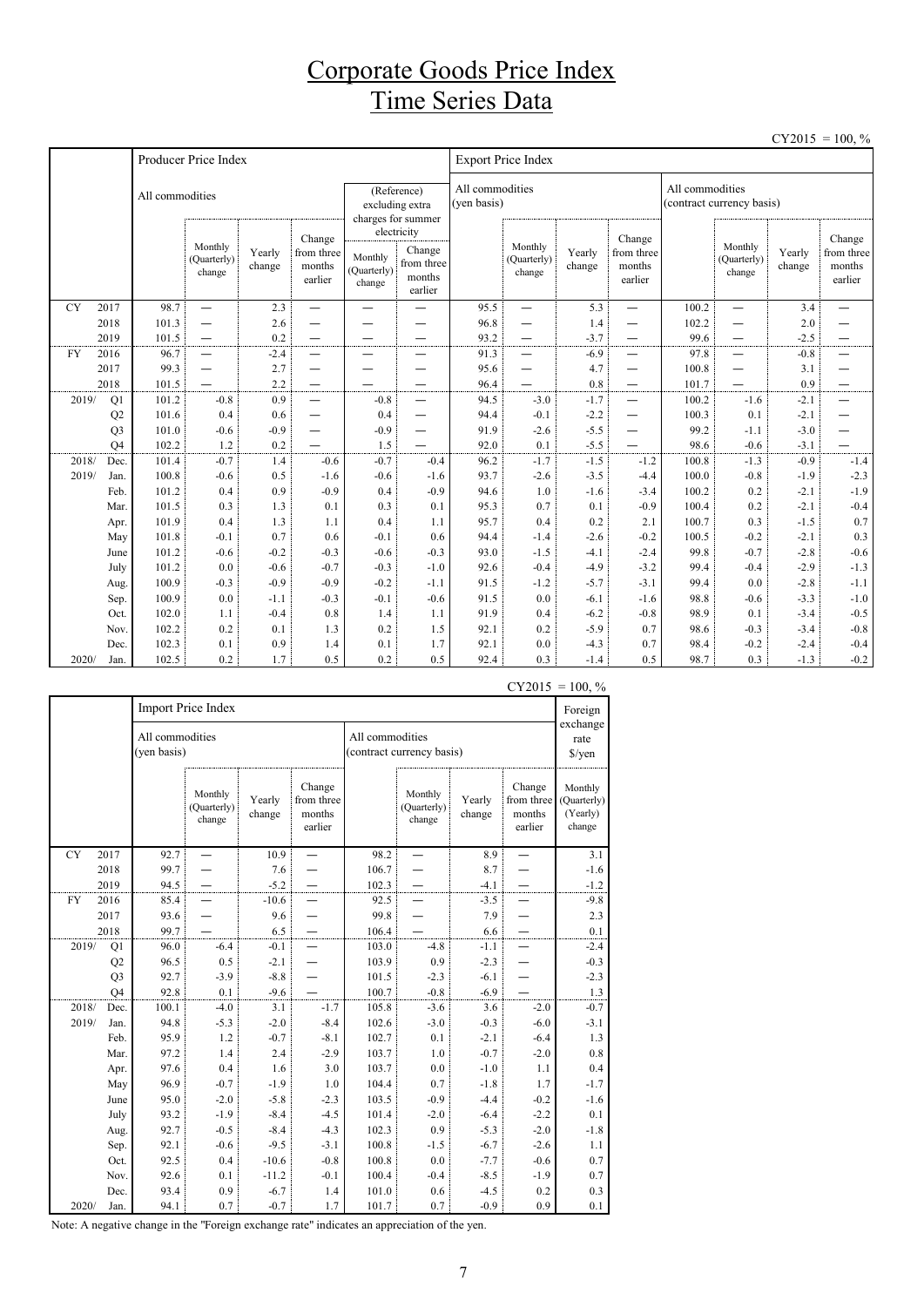### Index by Stage of Demand and Use Time Series Data

 $CY2015 = 100, \%$ 

|           |       |                | Domestic demand products |                                  |                  |               |                                  |                  |                        |                                  |                  |  |
|-----------|-------|----------------|--------------------------|----------------------------------|------------------|---------------|----------------------------------|------------------|------------------------|----------------------------------|------------------|--|
|           |       |                |                          |                                  |                  | Raw materials |                                  |                  | Intermediate materials |                                  |                  |  |
|           |       |                |                          | Monthly<br>(Quarterly)<br>change | Yearly<br>change |               | Monthly<br>(Quarterly)<br>change | Yearly<br>change |                        | Monthly<br>(Quarterly)<br>change | Yearly<br>change |  |
| <b>CY</b> |       | 2017           | 97.2                     |                                  | 4.3              | 95.9          |                                  | 22.0             | 97.4                   |                                  | 4.3              |  |
|           |       | 2018           | 100.9                    |                                  | 3.8              | 109.5         |                                  | 14.2             | 101.6                  |                                  | 4.3              |  |
|           |       | 2019           | 99.4                     |                                  | $-1.5$           | 103.8         |                                  | $-5.2$           | 100.7                  |                                  | $-0.9$           |  |
| <b>FY</b> |       | 2016           | 93.8                     |                                  | $-4.5$           | 83.4          |                                  | $-9.5$           | 93.9                   |                                  | $-4.5$           |  |
|           |       | 2017           | 97.9                     |                                  | 4.4              | 97.8          |                                  | 17.3             | 98.2                   |                                  | 4.6              |  |
|           |       | 2018           | 101.0                    |                                  | 3.2              | 110.0         |                                  | 12.5             | 101.9                  |                                  | 3.8              |  |
|           | 2019/ | Q1             | 99.8                     | $-2.3$                           | 0.6              | 105.3         | $-8.2$                           | 1.8              | 101.1                  | $-1.7$                           | 1.4              |  |
|           |       | Q2             | 100.3                    | 0.5                              | $-0.1$           | 107.0         | 1.6                              | $-0.5$           | 101.5                  | 0.4                              | 0.3              |  |
|           |       | Q <sub>3</sub> | 98.8                     | $-1.5$                           | $-2.9$           | 101.5         | $-5.1$                           | $-9.8$           | 100.3                  | $-1.2$                           | $-2.3$           |  |
|           |       | O <sub>4</sub> | 98.7                     | $-0.1$                           | $-3.3$           | 101.4         | $-0.1$                           | $-11.6$          | 99.9                   | $-0.4$                           | $-2.8$           |  |
|           | 2018/ | Dec.           | 101.1                    | $-1.5$                           | 1.8              | 110.1         | $-6.6$                           | 6.8              | 102.1                  | $-0.9$                           | 2.8              |  |
|           | 2019/ | Jan.           | 99.3                     | $-1.8$                           | $-0.1$           | 103.2         | $-6.3$                           | 0.2              | 100.7                  | $-1.4$                           | 0.8              |  |
|           |       | Feb.           | 99.8                     | 0.5                              | 0.4              | 105.0         | 1.7                              | 0.1              | 101.1                  | 0.4                              | 1.4              |  |
|           |       | Mar.           | 100.4                    | 0.6                              | 1.5              | 107.8         | 2.7                              | 5.3              | 101.5                  | 0.4                              | 2.0              |  |
|           |       | Apr.           | 100.8                    | 0.4                              | 1.4              | 107.8         | 0.0                              | 4.4              | 102.0                  | 0.5                              | 1.6              |  |
|           |       | May            | 100.5                    | $-0.3$                           | 0.0              | 107.9         | 0.1                              | 0.1              | 101.6                  | $-0.4$                           | 0.3              |  |
|           |       | June           | 99.6                     | $-0.9$                           | $-1.6$           | 105.2         | $-2.5$                           | $-5.7$           | 100.8                  | $-0.8$                           | $-1.0$           |  |
|           |       | July           | 99.1                     | $-0.5$                           | $-2.7$           | 101.7         | $-3.3$                           | $-9.8$           | 100.7                  | $-0.1$                           | $-1.9$           |  |
|           |       | Aug.           | 98.8                     | $-0.3$                           | $-2.8$           | 102.6         | 0.9                              | $-8.4$           | 100.1                  | $-0.6$                           | $-2.3$           |  |
|           |       | Sep.           | 98.6                     | $-0.2$                           | $-3.3$           | 100.3         | $-2.2$                           | $-11.0$          | 100.2                  | 0.1                              | $-2.6$           |  |
|           |       | Oct.           | 98.5                     | $-0.1$                           | $-4.1$           | 100.7         | 0.4                              | $-13.3$          | 99.8                   | $-0.4$                           | $-3.3$           |  |
|           |       | Nov.           | 98.6                     | 0.1                              | $-3.9$           | 100.8         | 0.1                              | $-14.5$          | 100.0                  | 0.2                              | $-2.9$           |  |
|           |       | Dec.           | 98.9                     | 0.3                              | $-2.2$           | 102.7         | 1.9                              | $-6.7$           | 100.0                  | 0.0                              | $-2.1$           |  |
|           | 2020/ | Jan.           | 99.2                     | 0.3                              | $-0.1$           | 104.0         | 1.3                              | 0.8              | 100.3                  | 0.3                              | $-0.4$           |  |

| CY2015 | $= 100, \%$ |  |
|--------|-------------|--|
|        |             |  |

|           |       |                | Domestic demand products (Cont'd) |                                  |                  |               |                                  |                  |                |                                  |                  |  |  |  |
|-----------|-------|----------------|-----------------------------------|----------------------------------|------------------|---------------|----------------------------------|------------------|----------------|----------------------------------|------------------|--|--|--|
|           |       |                |                                   | Final goods                      |                  |               |                                  |                  |                |                                  |                  |  |  |  |
|           |       |                |                                   |                                  |                  | Capital goods |                                  |                  | Consumer goods |                                  |                  |  |  |  |
|           |       |                |                                   | Monthly<br>(Quarterly)<br>change | Yearly<br>change |               | Monthly<br>(Quarterly)<br>change | Yearly<br>change |                | Monthly<br>(Quarterly)<br>change | Yearly<br>change |  |  |  |
| <b>CY</b> |       | 2017           | 97.3                              |                                  | 0.4              | 98.0          |                                  | 0.1              | 97.0           |                                  | 0.6              |  |  |  |
|           |       | 2018           | 97.5                              |                                  | 0.2              | 97.9          |                                  | $-0.1$           | 97.3           |                                  | 0.3              |  |  |  |
|           |       | 2019           | 96.3                              |                                  | $-1.2$           | 97.5          |                                  | $-0.4$           | 95.8           |                                  | $-1.5$           |  |  |  |
| <b>FY</b> |       | 2016           | 96.7                              |                                  | $-2.9$           | 97.7          |                                  | $-2.0$           | 96.2           |                                  | $-3.3$           |  |  |  |
|           |       | 2017           | 97.3                              |                                  | 0.6              | 97.9          |                                  | 0.2              | 97.0           |                                  | 0.8              |  |  |  |
|           |       | 2018           | 97.3                              |                                  | 0.0              | 98.0          |                                  | 0.1              | 97.0           |                                  | 0.0              |  |  |  |
|           | 2019/ | Q1             | 96.5                              | $-1.2$                           | $-0.7$           | 97.9          | $-0.3$                           | 0.4              | 96.0           | $-1.5$                           | $-1.1$           |  |  |  |
|           |       | Q2             | 96.8                              | 0.3                              | $-0.5$           | 97.7          | $-0.2$                           | $-0.2$           | 96.4           | 0.4                              | $-0.6$           |  |  |  |
|           |       | Q <sub>3</sub> | 96.0                              | $-0.8$                           | $-1.6$           | 97.0          | $-0.7$                           | $-0.9$           | 95.5           | $-0.9$                           | $-2.0$           |  |  |  |
|           |       | Q4             | 95.9                              | $-0.1$                           | $-1.8$           | 97.2          | 0.2                              | $-1.0$           | 95.4           | $-0.1$                           | $-2.2$           |  |  |  |
|           | 2018/ | Dec.           | 97.1                              | $-0.8$                           | $-1.1$           | 97.9          | $-0.6$                           | $-0.6$           | 96.7           | $-1.0$                           | $-1.3$           |  |  |  |
|           | 2019/ | Jan.           | 96.2                              | $-0.9$                           | $-1.4$           | 97.7          | $-0.2$                           | $-0.1$           | 95.6           | $-1.1$                           | $-1.9$           |  |  |  |
|           |       | Feb.           | 96.6                              | 0.4                              | $-0.6$           | 98.1          | 0.4                              | 0.7              | 96.0           | 0.4                              | $-1.2$           |  |  |  |
|           |       | Mar.           | 96.7                              | 0.1                              | $-0.2$           | 97.8          | $-0.3$                           | 0.4              | 96.3           | 0.3                              | $-0.4$           |  |  |  |
|           |       | Apr.           | 97.2                              | 0.5                              | 0.3              | 98.1          | 0.3                              | 0.4              | 96.8           | 0.5                              | 0.2              |  |  |  |
|           |       | May            | 96.9                              | $-0.3$                           | $-0.5$           | 97.7          | $-0.4$                           | $-0.3$           | 96.6           | $-0.2$                           | $-0.5$           |  |  |  |
|           |       | June           | 96.4                              | $-0.5$                           | $-1.1$           | 97.4          | $-0.3$                           | $-0.6$           | 95.9           | $-0.7$                           | $-1.4$           |  |  |  |
|           |       | July           | 96.2                              | $-0.2$                           | $-1.4$           | 97.1          | $-0.3$                           | $-0.9$           | 95.7           | $-0.2$                           | $-1.7$           |  |  |  |
|           |       | Aug.           | 95.8                              | $-0.4$                           | $-1.7$           | 96.9          | $-0.2$                           | $-1.1$           | 95.3           | $-0.4$                           | $-2.1$           |  |  |  |
|           |       | Sep.           | 95.9                              | 0.1                              | $-1.7$           | 97.1          | 0.2                              | $-0.7$           | 95.4           | 0.1                              | $-2.2$           |  |  |  |
|           |       | Oct.           | 95.9                              | 0.0                              | $-2.3$           | 97.3          | 0.2                              | $-1.0$           | 95.2           | $-0.2$                           | $-3.1$           |  |  |  |
|           |       | Nov.           | 95.8                              | $-0.1$                           | $-2.1$           | 97.2          | $-0.1$                           | $-1.3$           | 95.3           | 0.1                              | $-2.5$           |  |  |  |
|           |       | Dec.           | 96.1                              | 0.3                              | $-1.0$           | 97.0          | $-0.2$                           | $-0.9$           | 95.7           | 0.4                              | $-1.0$           |  |  |  |
|           | 2020/ | Jan.           | 96.2                              | 0.1                              | 0.0              | 97.3          | 0.3                              | $-0.4$           | 95.7           | 0.0                              | 0.1              |  |  |  |

The next monthly report will be released on Thursday, March 12, 2020.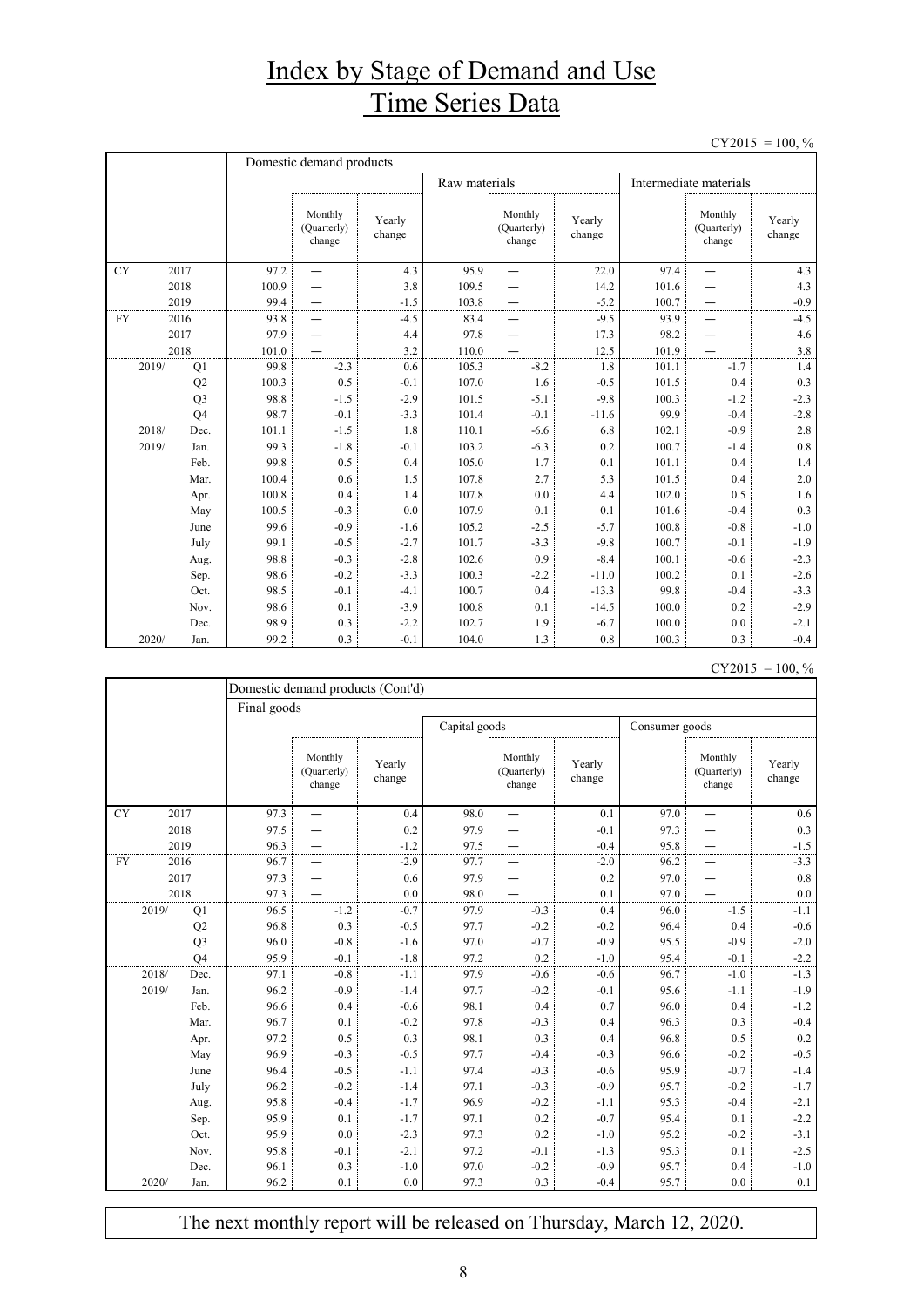## (Special Table) Producer Price Index excluding Consumption Tax

 $CY2015 = 100, \%$ 

|                                     | All commodities       |                                  |                     |                                                                               |                                  |                       |  |  |  |  |
|-------------------------------------|-----------------------|----------------------------------|---------------------|-------------------------------------------------------------------------------|----------------------------------|-----------------------|--|--|--|--|
|                                     |                       |                                  |                     | (Ref.) All commodities<br>(excluding extra charges for<br>summer electricity) |                                  |                       |  |  |  |  |
|                                     | Index                 | Monthly<br>(Quarterly)<br>change | Yearly<br>change    | Index                                                                         | Monthly<br>(Quarterly)<br>change | Yearly<br>change      |  |  |  |  |
| 2018/Q3                             | 101.9                 | 0.9                              | 3.1                 | 101.6                                                                         | 0.6                              | 3.0                   |  |  |  |  |
| Q4                                  | 102.0                 | 0.1                              | 2.3                 | 102.0                                                                         | 0.4                              | 2.3                   |  |  |  |  |
| 2019/Q1                             | 101.2                 | $-0.8$                           | 0.9                 | 101.2                                                                         | $-0.8$                           | 0.9                   |  |  |  |  |
| Q2                                  | 101.6                 | 0.4                              | 0.6                 | 101.6                                                                         | 0.4                              | 0.6                   |  |  |  |  |
| Q <sub>3</sub>                      | 101.0                 | $-0.6$                           | $-0.9$              | 100.7                                                                         | $-0.9$                           | $-0.9$                |  |  |  |  |
| Q <sub>4</sub>                      | 100.6                 | $-0.4$                           | $-1.4$              | 100.6                                                                         | $-0.1$                           | $-1.4$                |  |  |  |  |
| 2018/Dec.                           | 101.4                 | $-0.7$                           | 1.4                 | 101.4                                                                         | $-0.7$                           | 1.4                   |  |  |  |  |
| 2019/ Jan.                          | 100.8                 | $-0.6$                           | 0.5                 | 100.8                                                                         | $-0.6$                           | 0.5                   |  |  |  |  |
| Feb.                                | 101.2                 | 0.4                              | 0.9                 | 101.2                                                                         | 0.4                              | 0.9                   |  |  |  |  |
| Mar.                                | 101.5                 | 0.3                              | 1.3                 | 101.5                                                                         | 0.3                              | 1.3                   |  |  |  |  |
| Apr.                                | 101.9                 | 0.4                              | 1.3                 | 101.9                                                                         | 0.4                              | 1.3                   |  |  |  |  |
| May                                 | 101.8                 | $-0.1$                           | 0.7                 | 101.8                                                                         | $-0.1$                           | 0.7                   |  |  |  |  |
| June                                | 101.2                 | $-0.6$                           | $-0.2$              | 101.2                                                                         | $-0.6$                           | $-0.2$                |  |  |  |  |
| July                                | 101.2                 | 0.0                              | $-0.6$              | 100.9                                                                         | $-0.3$                           | $-0.6$                |  |  |  |  |
| Aug.                                | 100.9                 | $-0.3$                           | $-0.9$              | 100.7                                                                         | $-0.2$                           | $-0.9$                |  |  |  |  |
| Sep.                                | 100.9                 | 0.0                              | $-1.1$              | 100.6                                                                         | $-0.1$                           | $-1.2$                |  |  |  |  |
| Oct.                                | 100.5                 | $-0.4$                           | $-1.9$              | 100.5                                                                         | $-0.1$                           | $-1.9$                |  |  |  |  |
| Nov.                                | 100.6                 | 0.1                              | $-1.5$              | 100.6                                                                         | 0.1                              | $-1.5$                |  |  |  |  |
| Dec.                                | 100.8<br>$\mathbf{r}$ | 0.2<br>$\mathbf{r}$              | $-0.6$<br>$\vert r$ | 100.8<br>$\mathbf{r}$                                                         | 0.2<br>$\mathbf r$               | $-0.6$<br>$\mathbf r$ |  |  |  |  |
| $2020/$ Jan.<br>Preliminary Figures | 100.9                 | 0.1                              | 0.1                 | 100.9                                                                         | 0.1                              | 0.1                   |  |  |  |  |

Note: r: revised figures